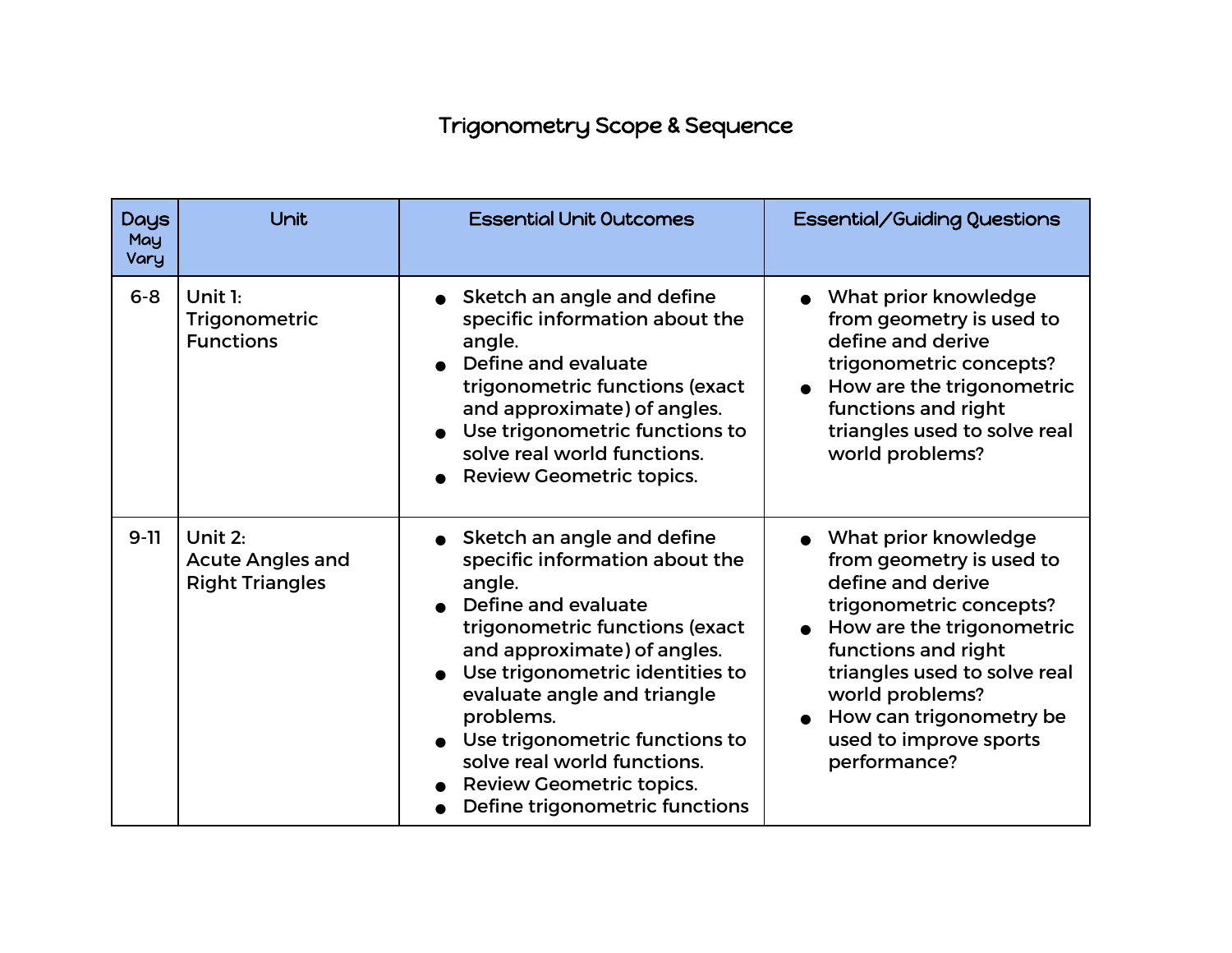|         |                                  | and basic trigonometric<br>identities with respect to a<br>point.<br>Define trigonometric functions<br>and basic trigonometric<br>identities with respect to a<br>triangle.<br>Solve right triangles using the<br>trigonometric functions.                                                                                                              |                                                                                                                                                                                                                                                                                                                                                                                                                                                                                                              |
|---------|----------------------------------|---------------------------------------------------------------------------------------------------------------------------------------------------------------------------------------------------------------------------------------------------------------------------------------------------------------------------------------------------------|--------------------------------------------------------------------------------------------------------------------------------------------------------------------------------------------------------------------------------------------------------------------------------------------------------------------------------------------------------------------------------------------------------------------------------------------------------------------------------------------------------------|
| $6 - 8$ | Unit 3:<br><b>Radian Measure</b> | Convert between radian and<br>degree measures.<br>• Calculate arc length and area<br>of a sector.<br>Find exact trigonometric values<br>of radian measures (special<br>angles) using the unit circle.<br>Calculate angular and linear<br>speed.<br>Determine a relationship<br>between degree and radian<br>measure and apply to circular<br>functions. | For what types of problems<br>would radian measure best<br>be used?<br>• Compare/contrast arc<br>length and area of a sector.<br>How do the values of the<br>six trigonometric functions<br>relate to the coordinates of<br>the unit circle?<br>What information is<br>needed to calculate linear<br>and angular speeds?<br>What do we know about<br>the relationship between<br>radians and degrees?<br>How is our solution related<br>to pi?<br>Thinking back to<br>geometry, what do we<br>know about the |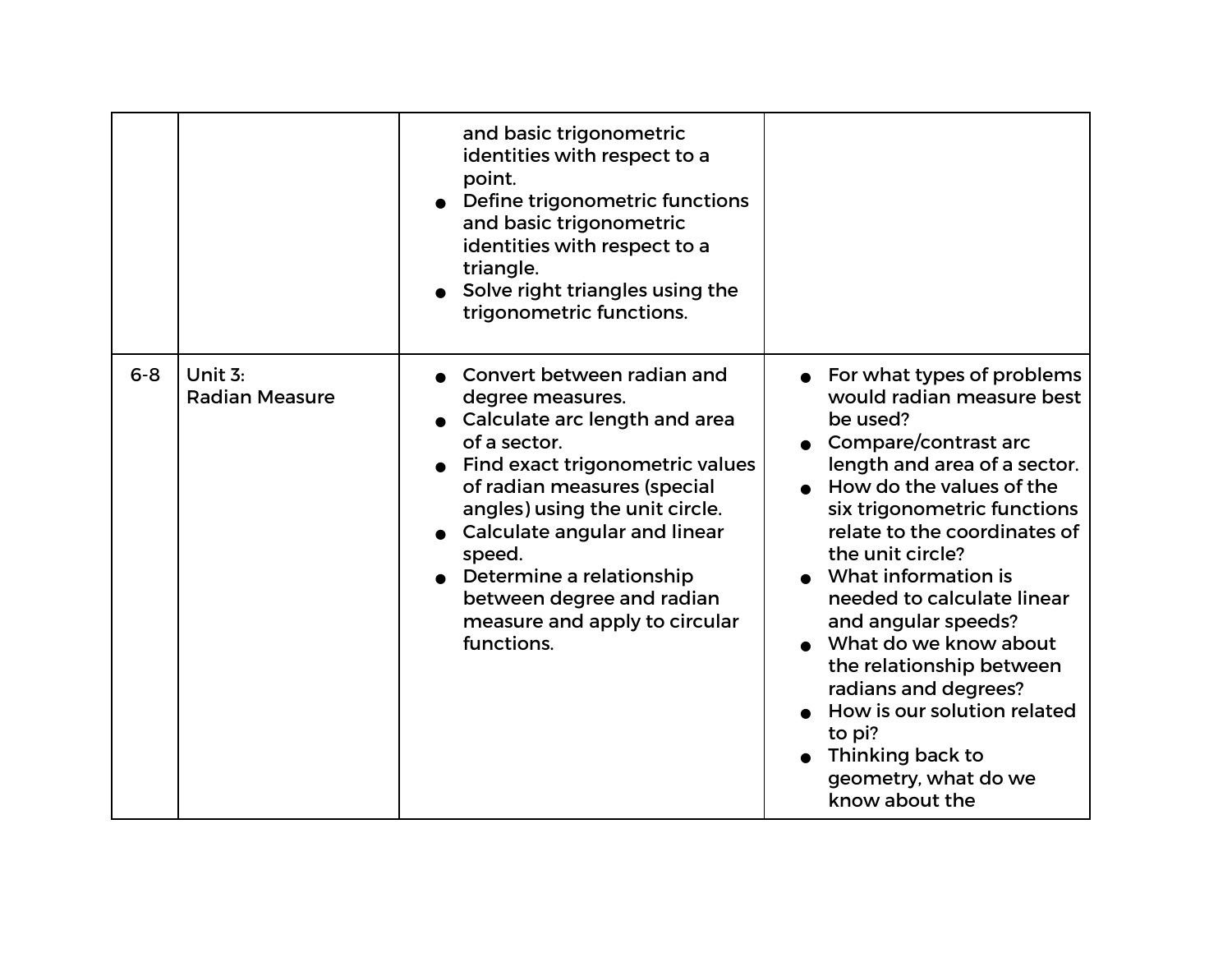|         |                                                                 |                                                                                                                                                                                                                                                                                                                                                                  | relationship between the<br>central angle and arc<br>length?<br>What strategy did you use<br>to find your solution?<br>What is the definition of<br>arc length? How is arc<br>length related to the<br>central angle?<br>What is a strategy for<br>converting between<br>radians and degrees? |
|---------|-----------------------------------------------------------------|------------------------------------------------------------------------------------------------------------------------------------------------------------------------------------------------------------------------------------------------------------------------------------------------------------------------------------------------------------------|-----------------------------------------------------------------------------------------------------------------------------------------------------------------------------------------------------------------------------------------------------------------------------------------------|
| $10-12$ | Unit 4:<br><b>Graphing</b><br>Trigonometric<br><b>Functions</b> | Graph an equation of the<br>general form.<br>Write the equation of a<br>trigonometric function in<br>general form, given the graph.<br>Write the equation in general<br>form and draw the graph of a<br>trigonometric function, given<br>an application problem.<br>Graph the six circular functions,<br>their transformations, and use<br>them in applications. | How does graphing circular<br>functions relate to your previous<br>graphing experiences?                                                                                                                                                                                                      |
| $7-9$   | Unit 5:<br>Trigonometric<br><b>Identities</b>                   | Recognize and apply the<br>fundamental, sum and<br>difference, double angle, and<br>half angle identities.                                                                                                                                                                                                                                                       | Given a trigonometric<br>function involving angles,<br>other than special angles,<br>how is it possible to solve it                                                                                                                                                                           |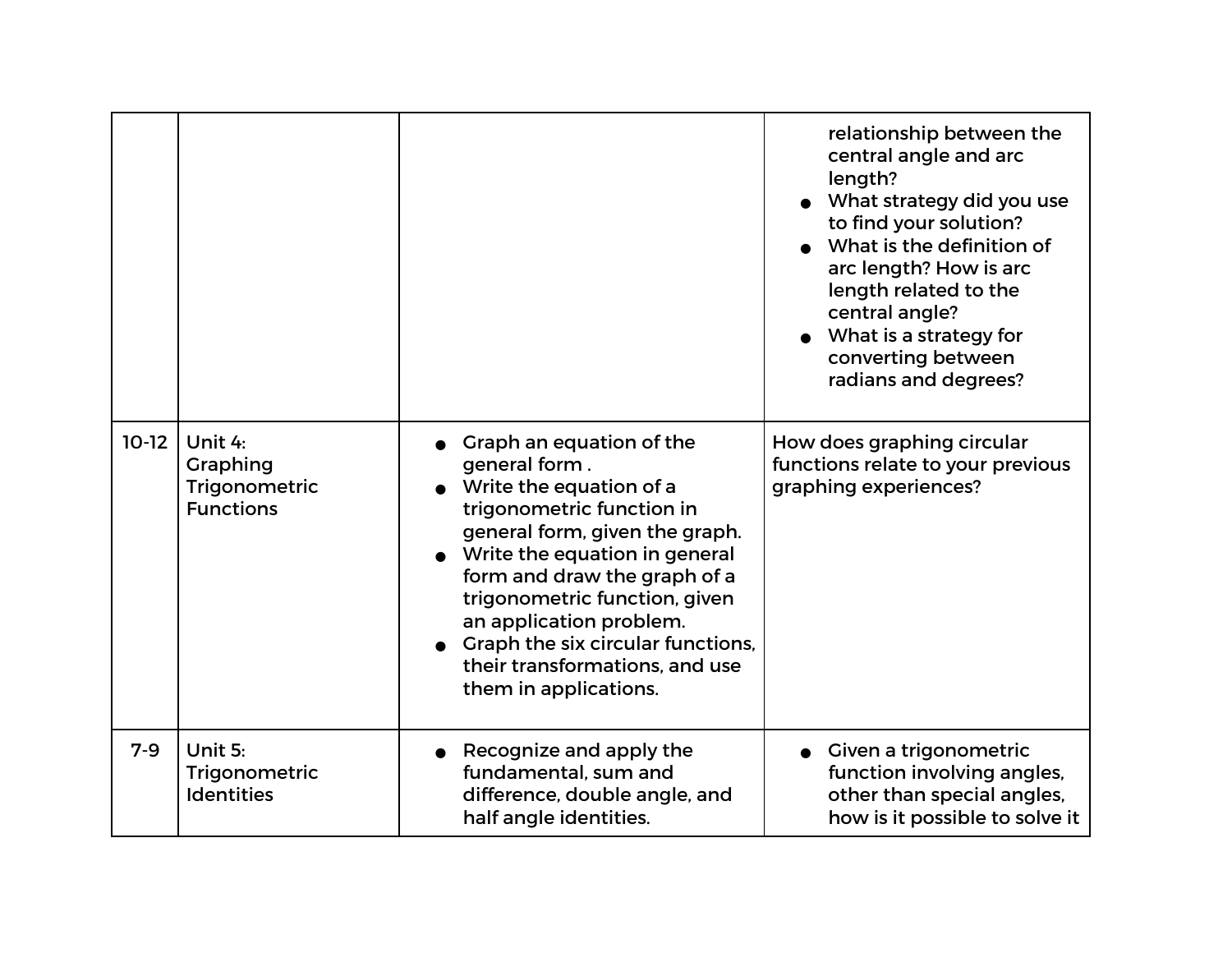|         |                                                                                                      | Verify trigonometric identities.<br>Simplify and evaluate<br>trigonometric expressions.                                                                                                                                                                                                                                                                                                                                                                                                                                                                                                                                                     | using values of known<br>angles?<br>How can the cosine<br>difference formula be<br>related to common<br>household electric current?                                      |
|---------|------------------------------------------------------------------------------------------------------|---------------------------------------------------------------------------------------------------------------------------------------------------------------------------------------------------------------------------------------------------------------------------------------------------------------------------------------------------------------------------------------------------------------------------------------------------------------------------------------------------------------------------------------------------------------------------------------------------------------------------------------------|--------------------------------------------------------------------------------------------------------------------------------------------------------------------------|
| $10-12$ | Unit 6:<br><b>Inverse Trigonometric</b><br><b>Functions and</b><br>Trigonometric<br><b>Equations</b> | Find the exact and<br>approximate values of inverse<br>trigonometric functions.<br>Graph inverse trigonometric<br>functions<br>Evaluate composite inverse<br>trigonometric functions.<br>Define and graph inverse<br>trigonometric functions.<br>Solve equations by linear<br>methods.<br>Solve equations by factoring or<br>using the quadratic formula.<br>Solve equations by squaring<br>both sides.<br>Solve equations by substituting<br>trigonometric identities.<br>Solve equations with half angle<br>and multiple angle formulas.<br>Solve equations involving<br>inverse trigonometric<br>functions.<br>Solve equations involving | Why are there restrictions<br>placed on the inverse<br>trigonometric functions<br>Why are algebraic<br>methods applicable for<br>trigonometric equations?<br>Prove this. |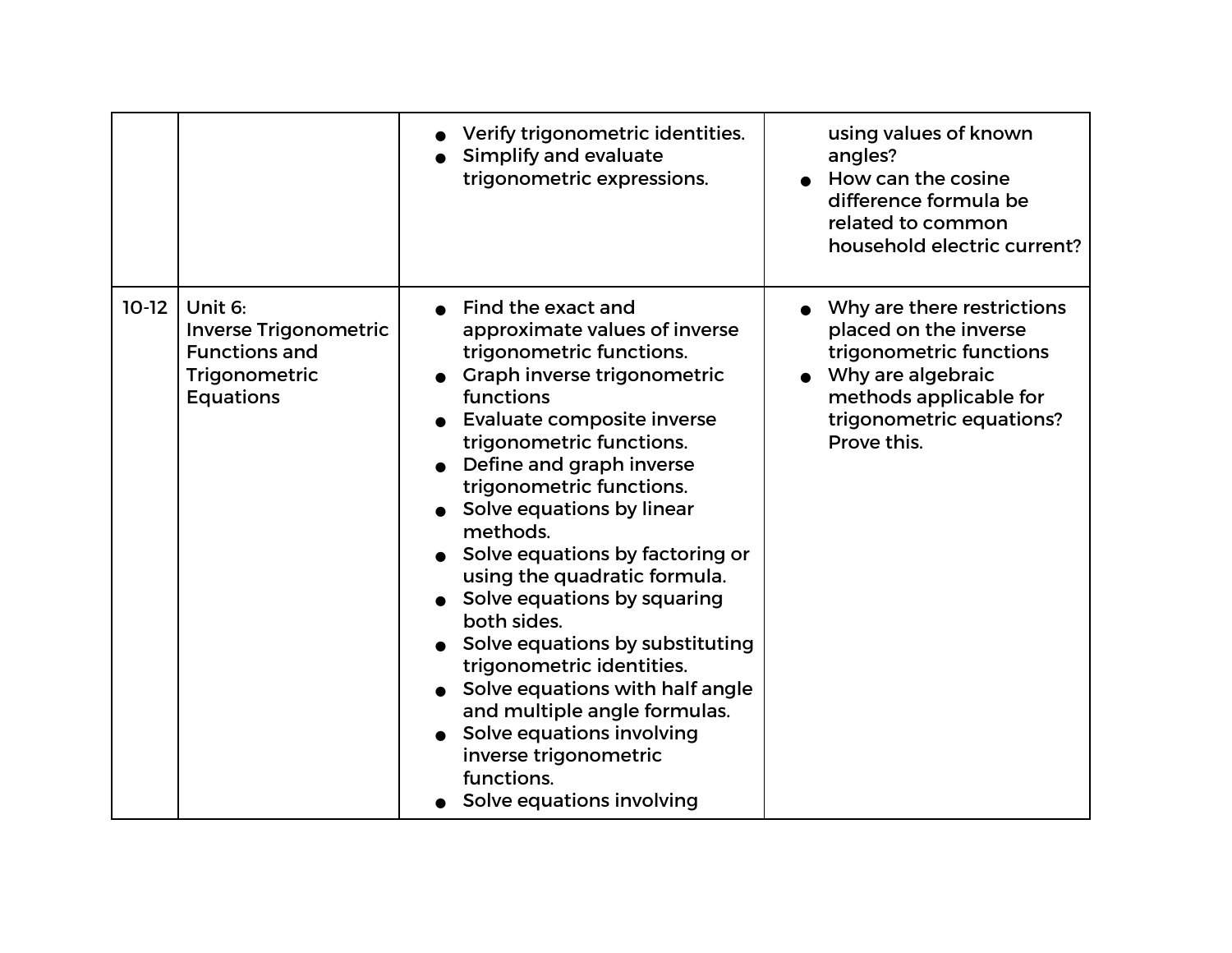|         |                                                           | trigonometric functions.                                                                                                                                                                                                                                                                                                                                                                                                                                                                                                                                                                                                      |                                                                                                                                                                                                                                                                                                                                                      |
|---------|-----------------------------------------------------------|-------------------------------------------------------------------------------------------------------------------------------------------------------------------------------------------------------------------------------------------------------------------------------------------------------------------------------------------------------------------------------------------------------------------------------------------------------------------------------------------------------------------------------------------------------------------------------------------------------------------------------|------------------------------------------------------------------------------------------------------------------------------------------------------------------------------------------------------------------------------------------------------------------------------------------------------------------------------------------------------|
| $7-9$   | Unit 7:<br>Law of Sines and<br><b>Cosines and Vectors</b> | Find complete solutions for<br>triangles.<br>Determine the correct law to<br>apply to a triangle for complete<br>solutions.<br>Find the area of an oblique<br>triangle.<br>Students will define law of<br>sines and cosines<br>Students will apply law of sines<br>and cosines to solve triangles<br>Students will find areas of<br>triangles (Sine formula and<br>Heron's formula)<br>Find complete solutions for<br>triangles.<br>Determine the correct law to<br>apply to a triangle for complete<br>solutions.<br>Find the area of an oblique<br>triangle.<br>Solve real-world problems<br>using laws of sine and cosine. | Why does the Pythagorean<br>Theorem not work on<br>oblique triangles?<br>Why, with the Law of Sines,<br>is it possible to have two<br>resultant triangles in<br>comparison to only having<br>one resultant triangle with<br>the Law of Cosines?<br>How can we use law of<br>sines or cosines to find<br>ground distance using<br>aerial photography? |
| $10-12$ | Unit 8:<br><b>Conic Sections</b>                          | Find the equation of a circle<br>given its center and radius.<br>Find the center and radius of a<br>circle given its equation.                                                                                                                                                                                                                                                                                                                                                                                                                                                                                                | What are the similarities<br>and differences between<br>the four conic sections?<br>What are the important                                                                                                                                                                                                                                           |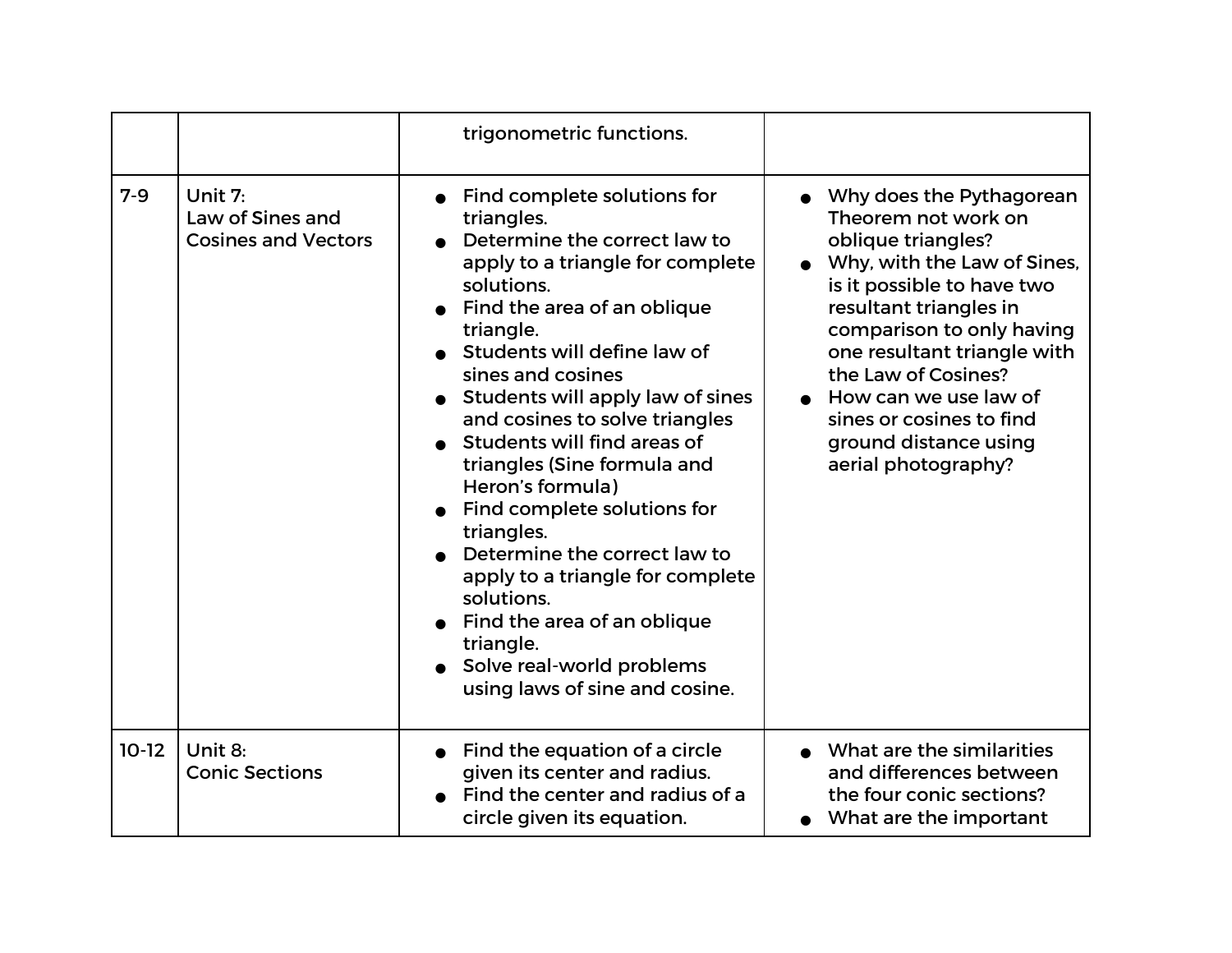|          |                                                            | Graph a conic section given its<br>equation.<br>Write the equation of a conic<br>section given certain<br>conditions.<br>Identify the vertex, axis of<br>symmetry, directrix, focus and<br>focal chord of a parabola.<br>Identify the center, major and<br>minor axes, vertices, foci, focal<br>chords and eccentricity of an<br>ellipse.<br>Identify the center, transverse<br>axis, conjugate axis, vertices,<br>foci, and asymptotes of<br>hyperbola.<br>• Apply the properties of conics<br>to real world situations.<br>Identify the conic section by<br>examining the general form of<br>a conic section. | characteristics of each<br>conic section and how is<br>each found?<br>Can you identify the conic<br>from the general form of a<br>conic section? |
|----------|------------------------------------------------------------|-----------------------------------------------------------------------------------------------------------------------------------------------------------------------------------------------------------------------------------------------------------------------------------------------------------------------------------------------------------------------------------------------------------------------------------------------------------------------------------------------------------------------------------------------------------------------------------------------------------------|--------------------------------------------------------------------------------------------------------------------------------------------------|
| $9 - 11$ | Unit 9:<br><b>Polar and Parametric</b><br><b>Equations</b> | Graph and express equations in<br>rectangular and polar form.<br>Graph and express equations in<br>rectangular and parametric<br>form.<br>Solve application problems<br>with parametric equations.<br>Write rectangular equations in                                                                                                                                                                                                                                                                                                                                                                            | Why is it important to write<br>equations in other forms?                                                                                        |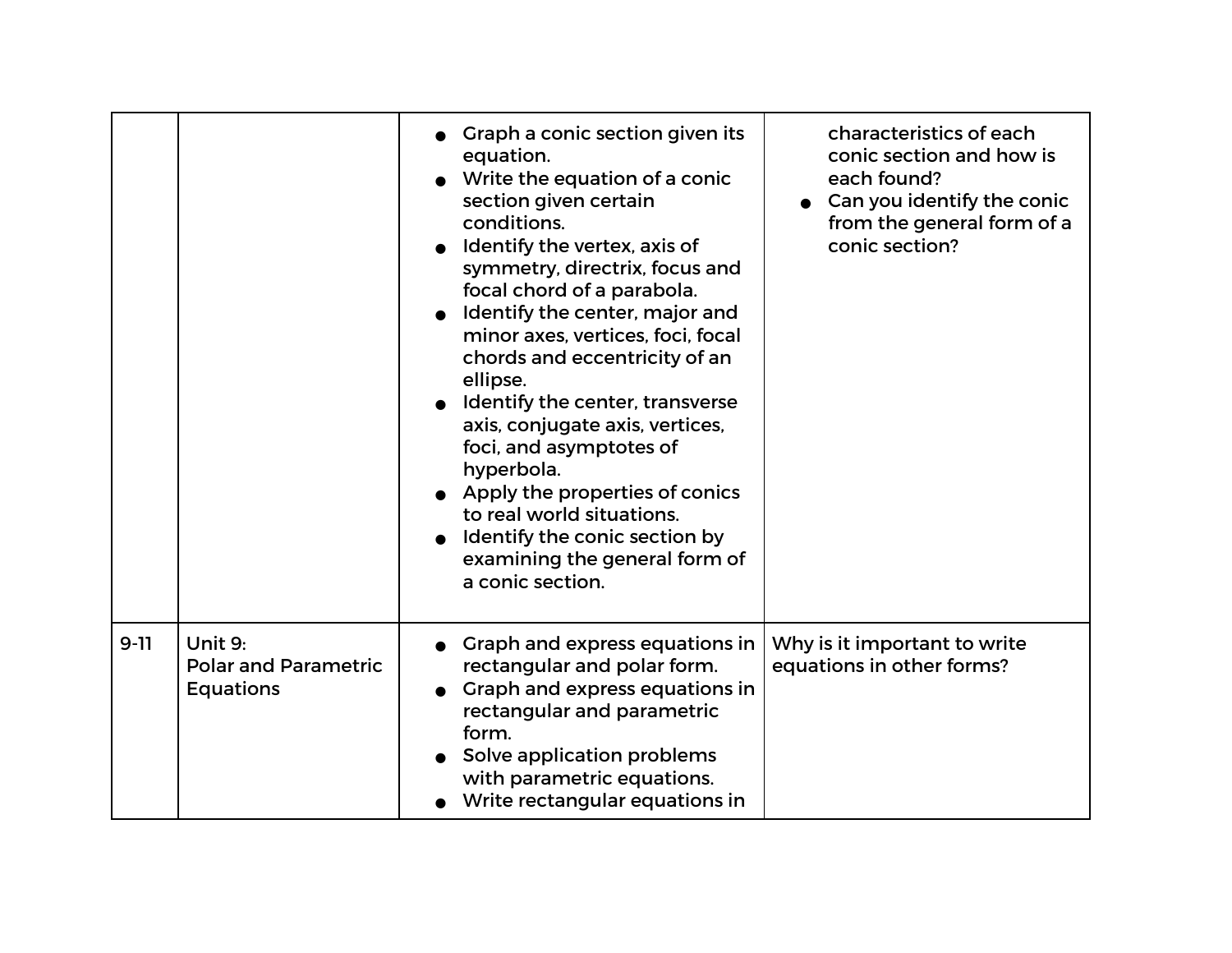|         |                                                | parametric form and vice versa.<br>Write rectangular equations<br>and points in polar form and<br>graph.<br>Graph and express equations in<br>rectangular and polar form.<br>Graph and express equations in<br>rectangular and parametric<br>form.<br>Solve application problems<br>with parametric equations.                                                                                                                                                                                       |                                                                                                                                                                                                                                                                                                       |
|---------|------------------------------------------------|------------------------------------------------------------------------------------------------------------------------------------------------------------------------------------------------------------------------------------------------------------------------------------------------------------------------------------------------------------------------------------------------------------------------------------------------------------------------------------------------------|-------------------------------------------------------------------------------------------------------------------------------------------------------------------------------------------------------------------------------------------------------------------------------------------------------|
| $7 - 9$ | <b>Unit 10:</b><br><b>Sequences and Series</b> | Use sequence, factorial and<br>summation (sigma) notation to<br>write the terms and sums of<br>sequences.<br>Recognize and write and use<br>arithmetic sequences and<br>geometric sequences and find<br>the nth term of each of these<br>sequences<br>Find the sums of finite and<br>infinite series<br>Use sequence, factorial and<br>summation notation to write<br>the terms and sums of<br>arithmetic and geometric<br>sequences<br>Write the terms and sums of<br>sequences using factorial and | • What are the similarities<br>and differences between<br>finite and infinite<br>sequences?<br>How do you find the sums<br>of arithmetic and<br>geometric sequences both<br>finite and infinite?<br>How does the graph of an<br>arithmetic sequence differ<br>from the graph of a linear<br>equation? |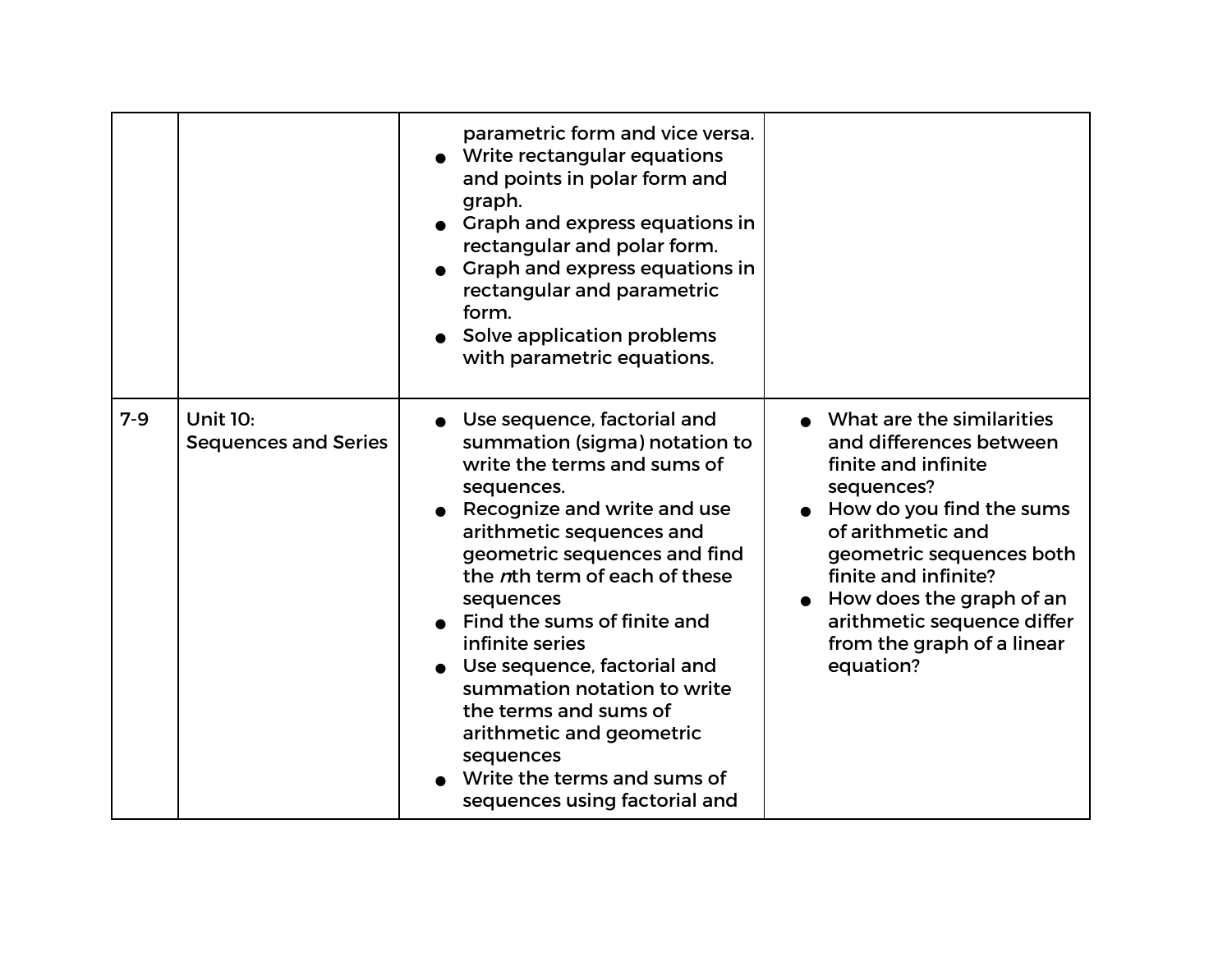|          |                           | summation notation.<br>Evaluate sums of finite and<br>infinite series.<br>Write and evaluate the nth<br>term and partial sums of<br>sequences.<br>• Solve application problems<br>using sequences and series.                                                                                                                                                                                                                                                                                                                                                                                          |                                                                                                                                           |
|----------|---------------------------|--------------------------------------------------------------------------------------------------------------------------------------------------------------------------------------------------------------------------------------------------------------------------------------------------------------------------------------------------------------------------------------------------------------------------------------------------------------------------------------------------------------------------------------------------------------------------------------------------------|-------------------------------------------------------------------------------------------------------------------------------------------|
| $8 - 10$ | <b>Unit 11:</b><br>Limits | Determine whether a limit of a<br>function exists<br><b>Estimate limits and use</b><br>properties and operations of<br>limits<br>Approximate limits of<br>functions graphically and<br>numerically, including one-<br>sided limits<br><b>Find limits by direct</b><br>substitution, and by using the<br>techniques of rationalizing and<br>dividing out.<br>Approximate the slopes of<br>tangent lines, use the limit<br>definition of slope and use<br>derivatives to find the slopes of<br>graphs<br>Evaluate limits at infinity and<br>find limits of sequences<br>Find limits of functions if they | $\bullet$ What is meant by the term<br>"limit"?<br>How are limits found?<br>• How are limits used to find<br>the slope of a tangent line? |